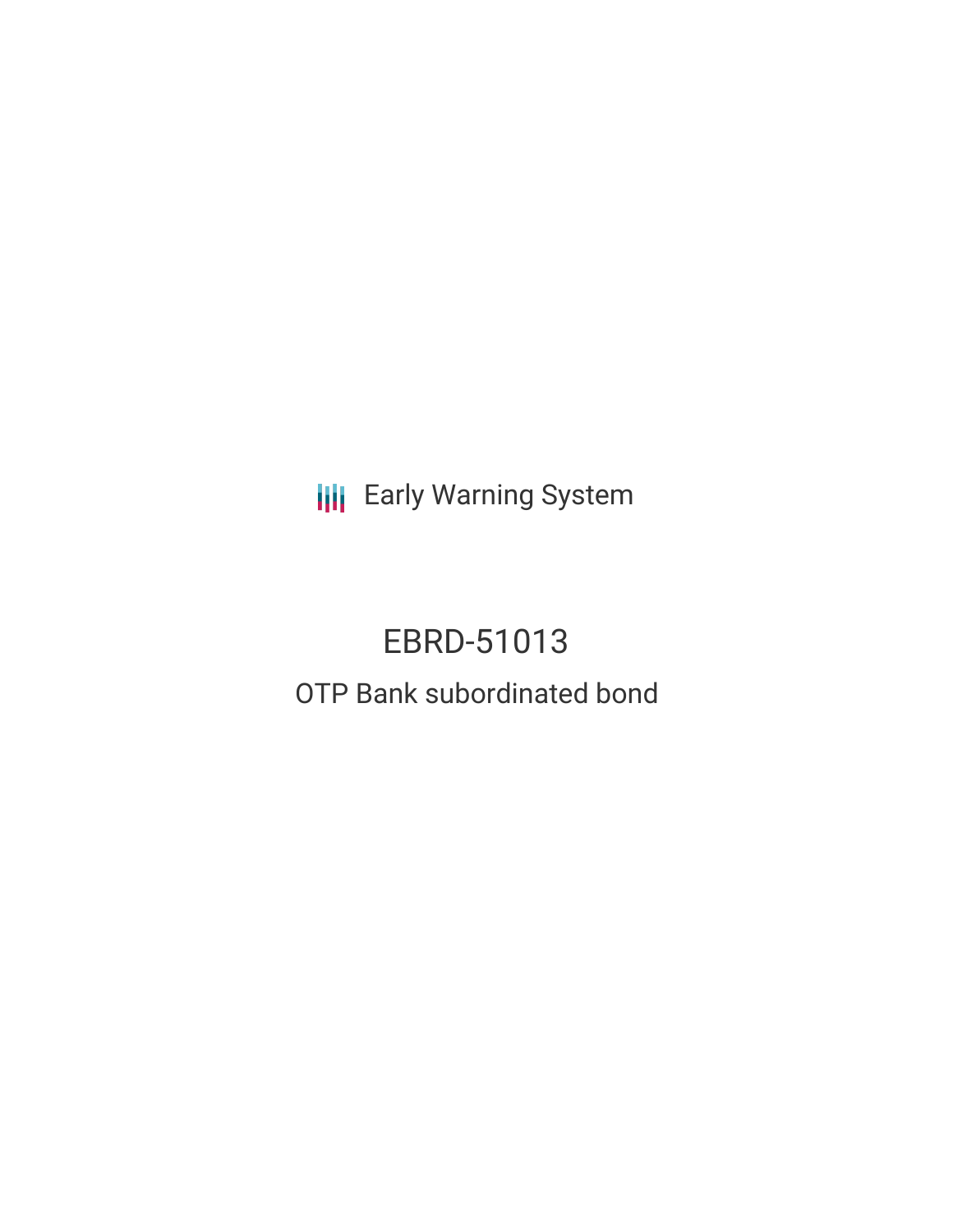

## **Quick Facts**

| <b>Countries</b>               | Hungary                                                 |
|--------------------------------|---------------------------------------------------------|
| <b>Financial Institutions</b>  | European Bank for Reconstruction and Development (EBRD) |
| <b>Status</b>                  | Active                                                  |
| <b>Bank Risk Rating</b>        | FI                                                      |
| <b>Voting Date</b>             | 2019-06-05                                              |
| <b>Borrower</b>                | <b>OTP Bank NYRT</b>                                    |
| <b>Sectors</b>                 | Finance                                                 |
| <b>Investment Type(s)</b>      | Loan                                                    |
| <b>Investment Amount (USD)</b> | $$67.37$ million                                        |
| <b>Project Cost (USD)</b>      | \$561.38 million                                        |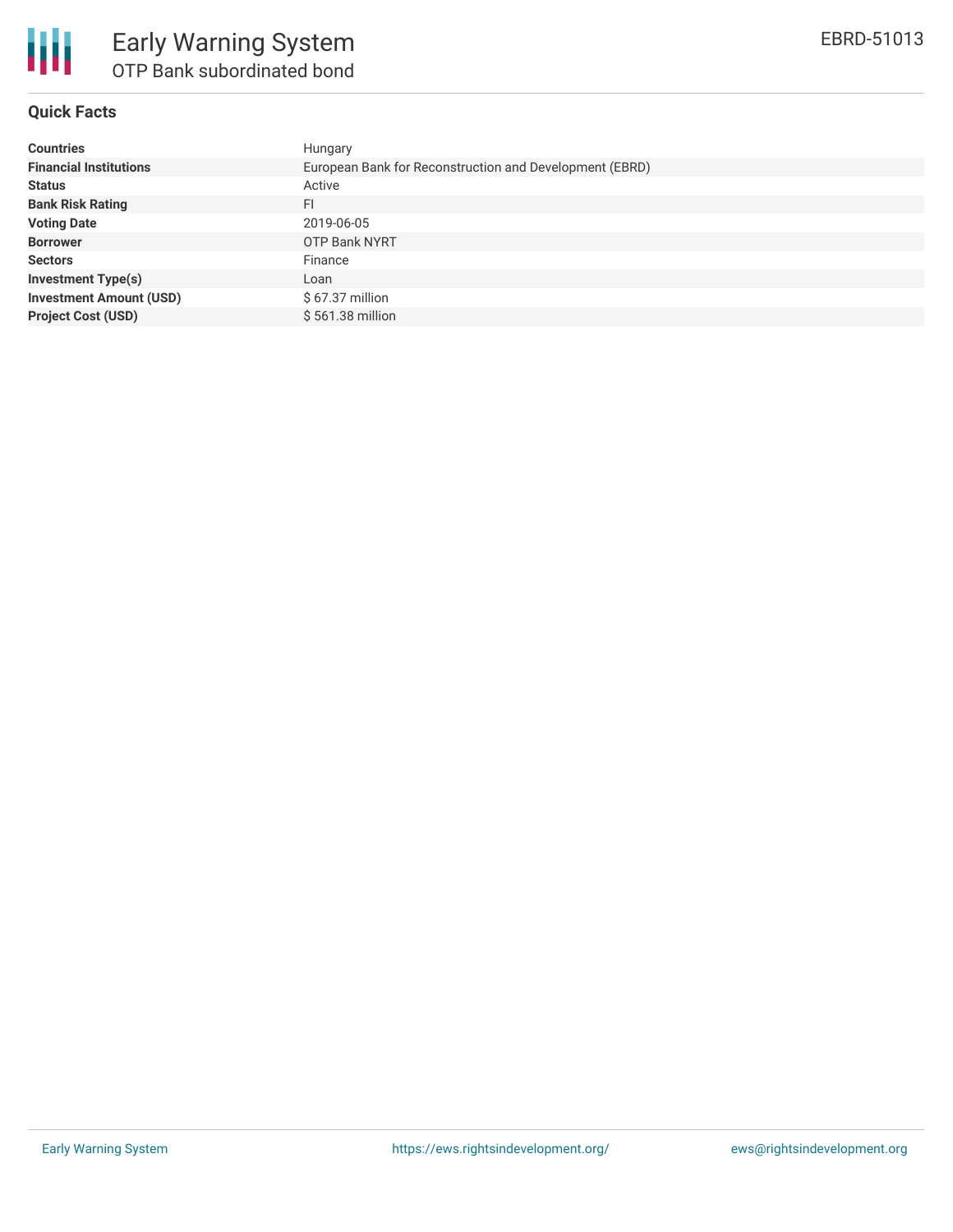

## **Project Description**

According to the Bank's website, this project provided EUR 60 million in financing to OTP Bank in the form of a subordinated bond as part of a benchmark issuance of EUR 500 million.

This project aims to support the resilience of OTP Bank.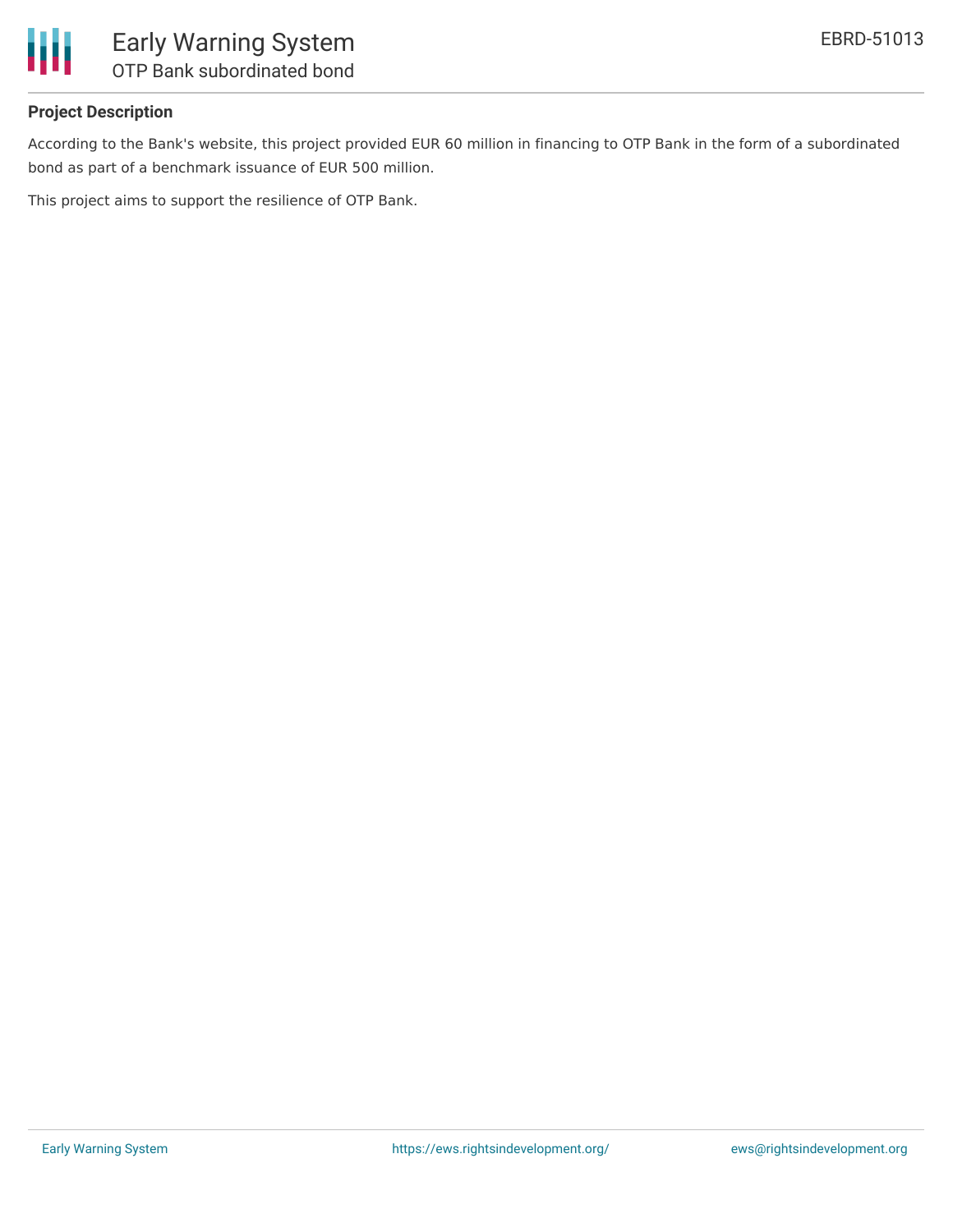#### **Investment Description**

European Bank for Reconstruction and Development (EBRD)

The Tier 2 capital eligible bonds have a 10-year maturity, are callable after five years and are listed on the Luxembourg Stock Exchange.

#### **Financial Intermediary**

Financial Intermediary: A commercial bank or financial institution that receives funds from a development bank. A financial intermediary then lends these funds to their clients (private actors) in the form of loans, bonds, guarantees and equity shares. Financial intermediaries include insurance, pension and equity funds. The direct financial relationship is between the development bank and the financial intermediary.

OTP [Bank](file:///actor/2228/) Nyrt (Financial Intermediary)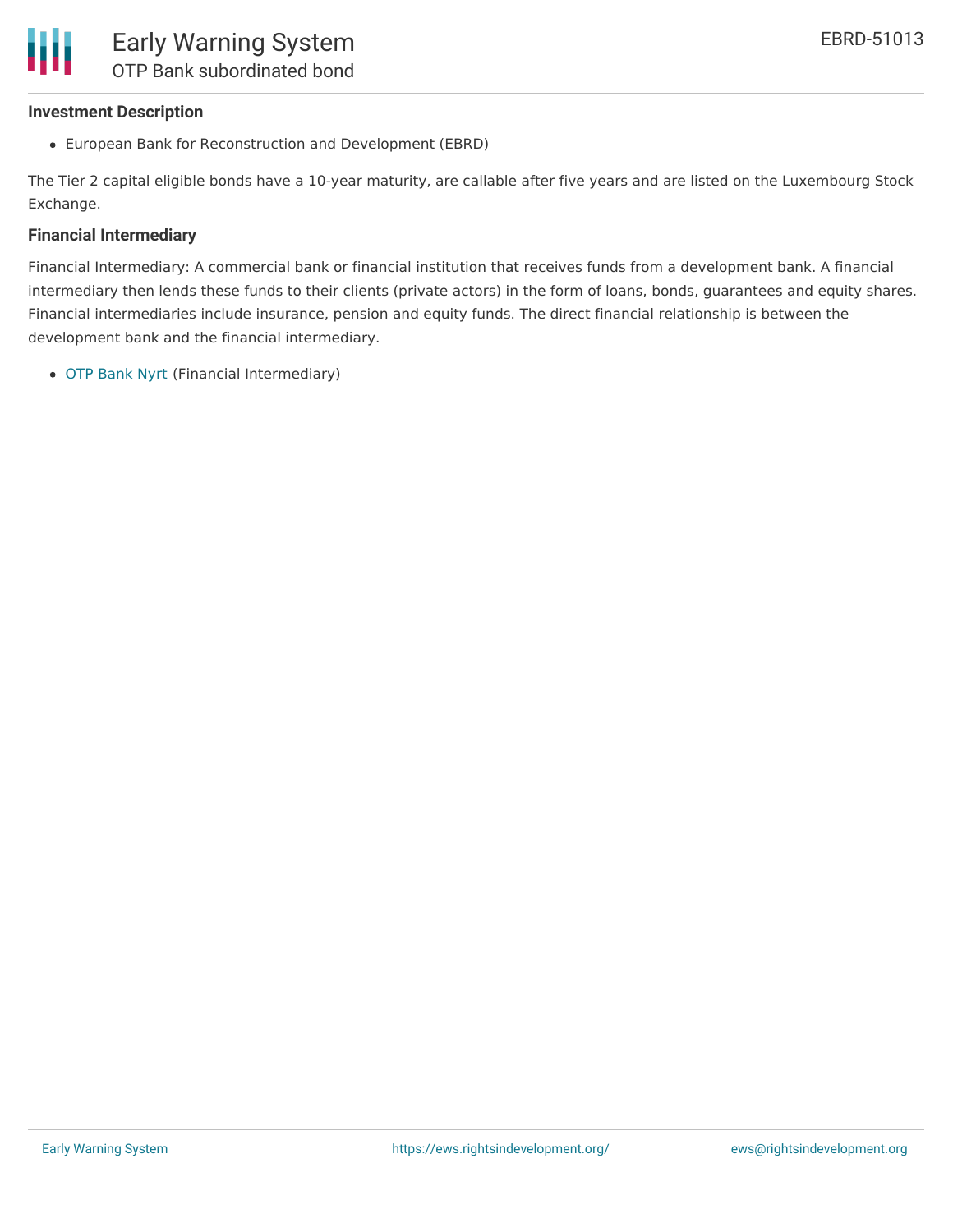

## **Private Actors Description**

OTP Bank Nyrt. is the largest bank in Hungary, with an estimated 27% market share by domestic assets and one of the regional market players, operating in CEE and SEE regions. OTP Group operates in 10 countries and serves 18.5 million customers. The bank is listed on the Budapest Stock Exchange and is rated BBB-/Baa3 (S&P/Moody's). The subordinated bond issuance received a Ba1 rating (Moody's).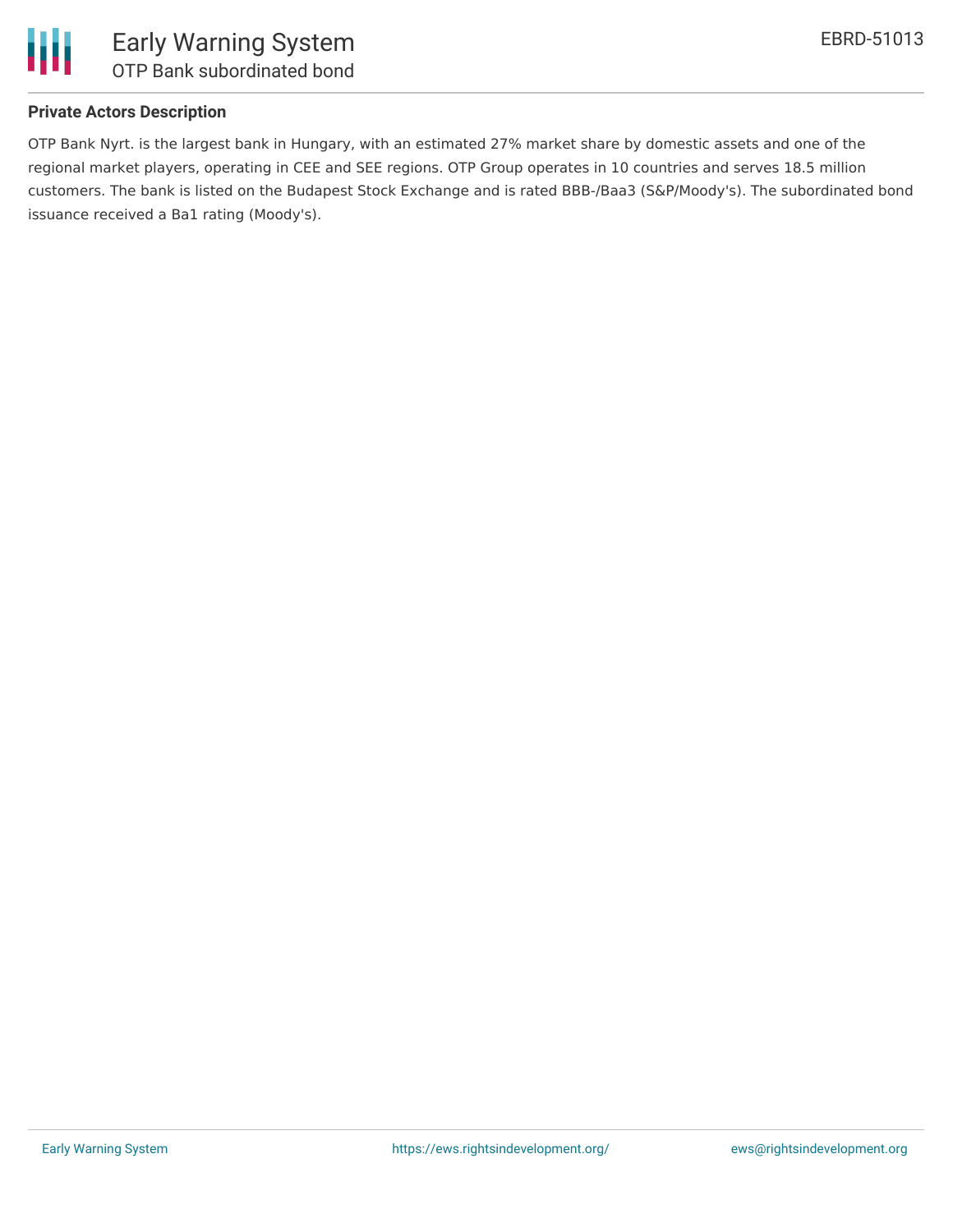#### **Contact Information**

Gábor Fazekas [FazekasGa@otpbank.hu](mailto:FazekasGa@otpbank.hu) + 36 1 288 75 36 + 36 1 298-4896 [https://www.otpbank.hu](https://www.otpbank.hu/)

#### **ACCOUNTABILITY MECHANISM OF EBRD**

The Project Complaint Mechanism (PCM) is the independent complaint mechanism and fact-finding body for people who have been or are likely to be adversely affected by an European Bank for Reconstruction and Development (EBRD)-financed project. If you submit a complaint to the PCM, it may assess compliance with EBRD's own policies and procedures to prevent harm to the environment or communities or it may assist you in resolving the problem that led to the complaint through a dialogue with those implementing the project. Additionally, the PCM has the authority to recommend a project be suspended in the event that harm is imminent. You can contact the PCM at pcm@ebrd.com or you can submit a complaint online using an online form, http://www.ebrd.com/eform/pcm/complaint\_form?language=en. You can learn more about the PCM and how to file a complaint at http://www.ebrd.com/work-with-us/project-finance/project-complaint-mechanism.html.